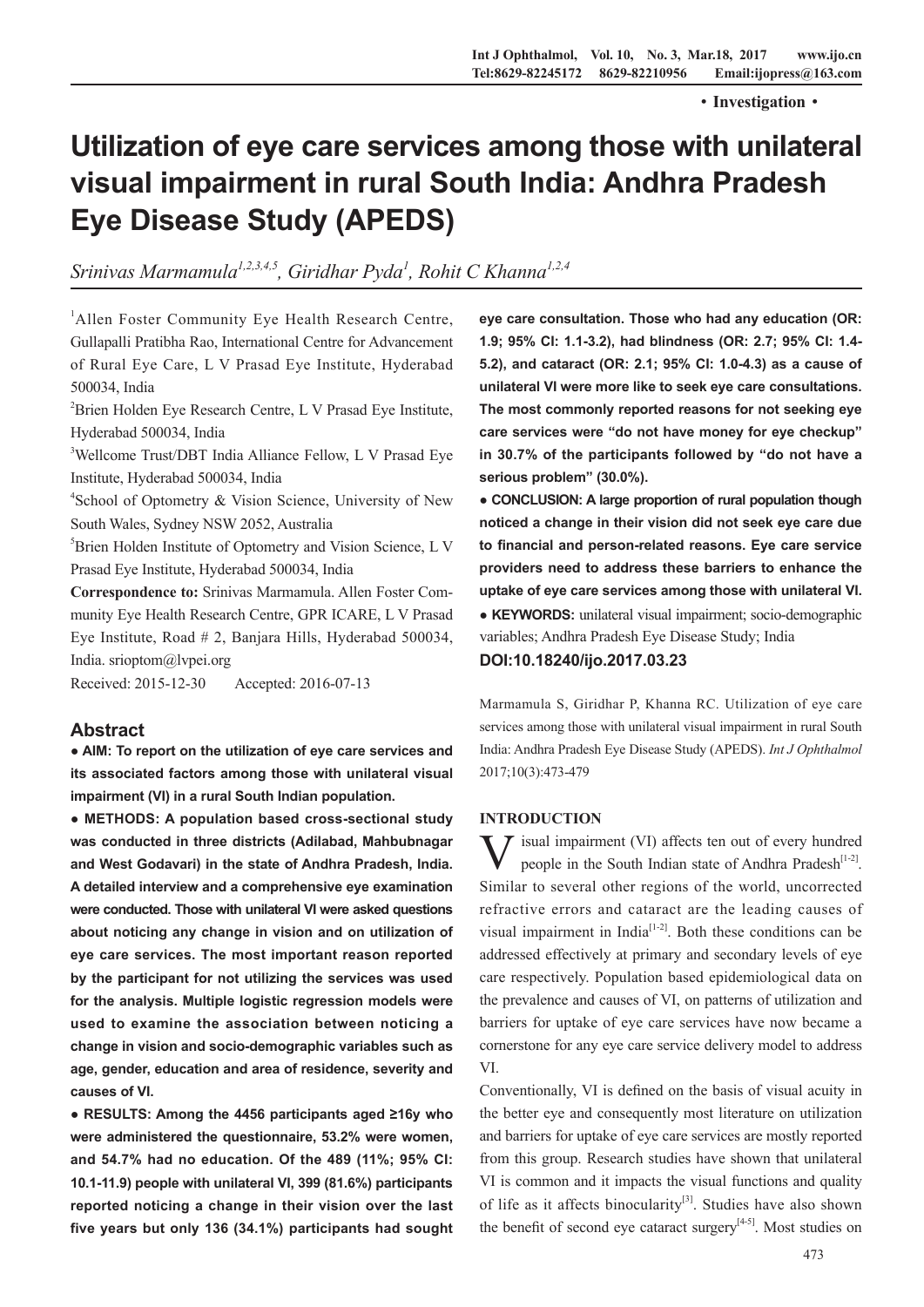barriers to utilization of eye care service are restricted to that of bilateral VI and/or specifically focused on visual impairment due to cataract<sup>[6-17]</sup>. While Vaidyanathan *et al*<sup>[17]</sup>, Brilliant *et*  $al^{[14]}$  and Finger<sup>[8]</sup> have studied barriers for uptake of cataract surgery, Marmamula *et al*<sup>[9-10]</sup> and Nirmalan *et al*<sup>[16]</sup> reported on uptake of eye care services in general not restricting to cataract alone in India.

The Andhra Pradesh Eye Disease Study (APEDS) I was a population based study that was undertaken in the South Indian state of Andhra Pradesh which is now divided into two states, Telangana and Andhra Pradesh<sup>[18]</sup>. This study involved detailed in-depth interviews and comprehensive clinical examination of over 10 000 participants from one urban (Hyderabad) and three rural areas (West Godavari district in Andhra Pradesh, and Adilabad and Mahbubnagar districts now in Telangana)<sup>[18]</sup>. The sample was selected in such a way that it represented the population on the state and hence the results can be extrapolated to the entire state. The study was conducted by L V Prasad Eye Institute, Hyderabad which is located in south India. A feasibility study (APEDS II) was conducted during years 2009-2010 to understand the availability and survival status of the participants examined in APEDS I. This study was possible only in three rural areas. Nearly 70% of the participants were available and willing to participate in a follow-up study, based on which the followup study (APEDS III) was started in 2012 and currently being conducted in the last location. The study methodology of the APEDS III is published<sup>[19]</sup>. The APEDS  $\parallel$  has provided this vital information and led to development of pyramidal eye care service delivery model in the state and APEDS III is intended to provide insights on incidence and progression of common causes of visual impairment $^{[20]}$ .

Patterns in utilization of eye care services in an urban area and barriers for uptake of eye care services in rural area from APEDS I are reported<sup>[21-22]</sup>, but these reports included only those with bilateral VI. In this paper, we report on utilization of eye care services among those with unilateral VI in three rural areas in the state of Andhra Pradesh.

### **SUBJECTS AND METHODS**

The study protocol was reviewed and approved by the Institutional Review Board of L V Prasad Eye Institute, Hyderabad, India. The study followed the tenets of the Declaration of Helsinki. All the participants provided written informed consent for participating in the study. The rural data collection was accomplished from 1997 to 2000.

The detailed clinical and non-clinical protocol and the findings of the APEDS I were reported elsewhere<sup>[18]</sup>. In short, a stratified cluster random sampling design was used to select 7771 participants from three rural locations. Definitions of urban and rural population were based on census data. All the selected subjects were transported to a clinic that was

specifically set-up for the study. Presenting and best corrected visual acuity after refraction was assessed using a logarithm of minimum angle of resolution (logMAR) chart under standard testing conditions for both distance and near. Detailed anterior segment examination was conducted using a slit lamp biomicroscope. Fundus examination through dilated pupils was done on all participants unless contraindicated.

All the subjects who were aged  $\geq 16y$  were administered a questionnaire on eye care utilization patterns and barriers to seeking eye care. The details of this questionnaire and utilization of eye care services by those with bilateral VI have been published<sup>[21-22]</sup>. All the participants were asked if they had noticed a change in their vision in the last five years. If the subjects reported noticing a change, they were asked if they had sought consultation for their condition. If yes, then they were asked to provide details on the service provider they had visited. If a participant responded that they had not consulted a service provider despite noticing a change in their vision, they were asked for the reasons for not consulting the service provider. The questionnaire had a list of responses and the response given by the participant was marked by the field investigator against the one that was listed. If a participant gave a response that was not listed, then it was documented fully in the "others" column. If a respondent gave more than one reason, then he/she was asked to specify the most important reason and that was documented. The reasons were further classified into "personal", if they were are related self and selfperceptions, "social/family", if they were related to family and "economic" reasons, if they were related to financial issues.

Unilateral VI was defined as presenting visual acuity worse than 6/18 in one eye but better than 6/18 in other eye. Those with bilateral VI were excluded from analysis. Unilateral VI is further classified as moderate VI  $( $6/18$  to  $6/60$ ) and$ blindness (<6/60). The cause of unilateral VI was classified into uncorrected refractive errors, cataract and others. These definitions are based on Indian definitions and were used in previous studies $[1-2,23-24]$ .

**Statistical Analysis** Data were analyzed using Stata statistical software version  $12^{[25]}$ . The prevalence estimates were calculated and presented along with 95% confidence intervals (CI) after excluding those with bilateral VI. A Chi-square test was used to test for difference in proportions. The most important reason reported by the participant for not utilizing the services was used for the analysis. Multiple logistic regression models were used to examine the association between noticing a change in vision and socio-demographic variables such as age, gender, education and area of residence, severity and causes of VI. Similar models were also used to examine the factors associated with seeking consultation. Hosmer-Lemeshow goodness of fit tests was used to assess the goodness of the model fit. The odds ratio (OR) with 95% CI and *P* values are presented.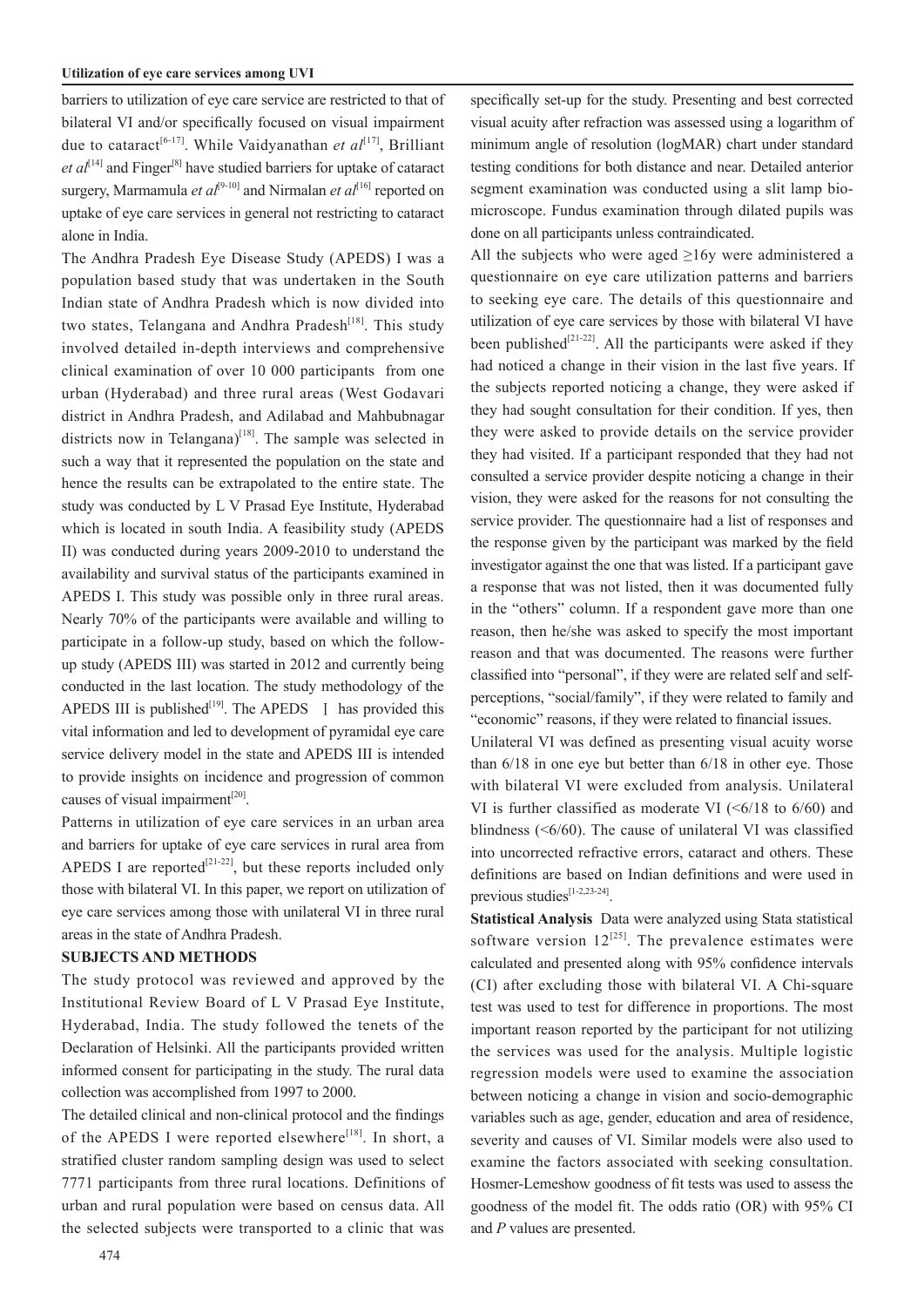

**Figure 1 Flowchart showing the questions and responses sequence for utilization on eye care services among those with unilateral visual impairment.**

#### **RESULTS**

A total of 7771 participants were examined from three rural locations. After excluding 1136 participants with bilateral VI and 2179 participants aged  $\leq$ 15y, the final sample of 4456 participants aged  $\geq 16y$  on whom the questionnaire was administered was used for analysis. The mean age of the participants in this group was 37.1y (standard deviation 13.5y), 53.2% (*n*=2371) were women, 54.7% (*n*=2439) had no education. Figure 1 shows the sequence of study procedures that was followed.

Unilateral VI was present in 491 individuals (11.0%; 95% CI: 10.1-11.9), which included blindness in 144 participants (3.2%; 95% CI: 2.5-3.6) and moderate VI in 347 participants (7.8%; 95% CI: 7.0-8.6). Of these 491 individuals, two participants were blind since childhood and hence excluded from the remaining analysis. The causes of unilateral VI were uncorrected refractive errors (62.3%; *n*=306), cataract (17.9%; *n*=88) and others (19.8%; *n*=97).

Table 1 shows the univariate associations between the unilateral VI and other factors for noticing a change in vision and seeking consultation. Of the 489 people with unilateral VI, 399 (81.6%) participants reported noticing a change in their vision in the last five years. While participants in the older age group

were associated with noticing a change in vision (*P*<0.001), gender, level of education and level of visual impairment were not associated. Compared to West Godavari, a higher proportion of participants in Mahbubnagar and Adilabad district noticed a changed in vision (*P*=0.01). Those with cataract as a cause of unilateral VI noticed were more likely to notice a change in their vision compared to those with uncorrected refractive errors and other conditions (Table 2).

With multiple regression analysis, noticing a change was associated with older age group, those aged 50 years had higher odds compared to those younger than 50y (OR: 2.8; 95% CI: 1.7-4.6). Compared to those from west Godavari district, the residents of Adilabad (OR: 2.0; 95% CI: 1.1-3.6; *P*=0.02) and Mahbubnagar (OR: 2.7; 95% CI: 1.5-5.1; *P*=0.002) were more likely to notice a change in their vision. Other covariates in the model such as gender, education, severity of VI and cause of VI were not associated with noticing a change in vision (Table 2).

Among the 399 who noticed a change in their vision, only 136 (34.1%) people sought a consultation (Figure 1). Table 2 shows that results of multiple logistic regression analysis for association between unilateral VI and factors associated with noticing a change and seeking consultation. Those who were educated were more likely to seek consultation after noticing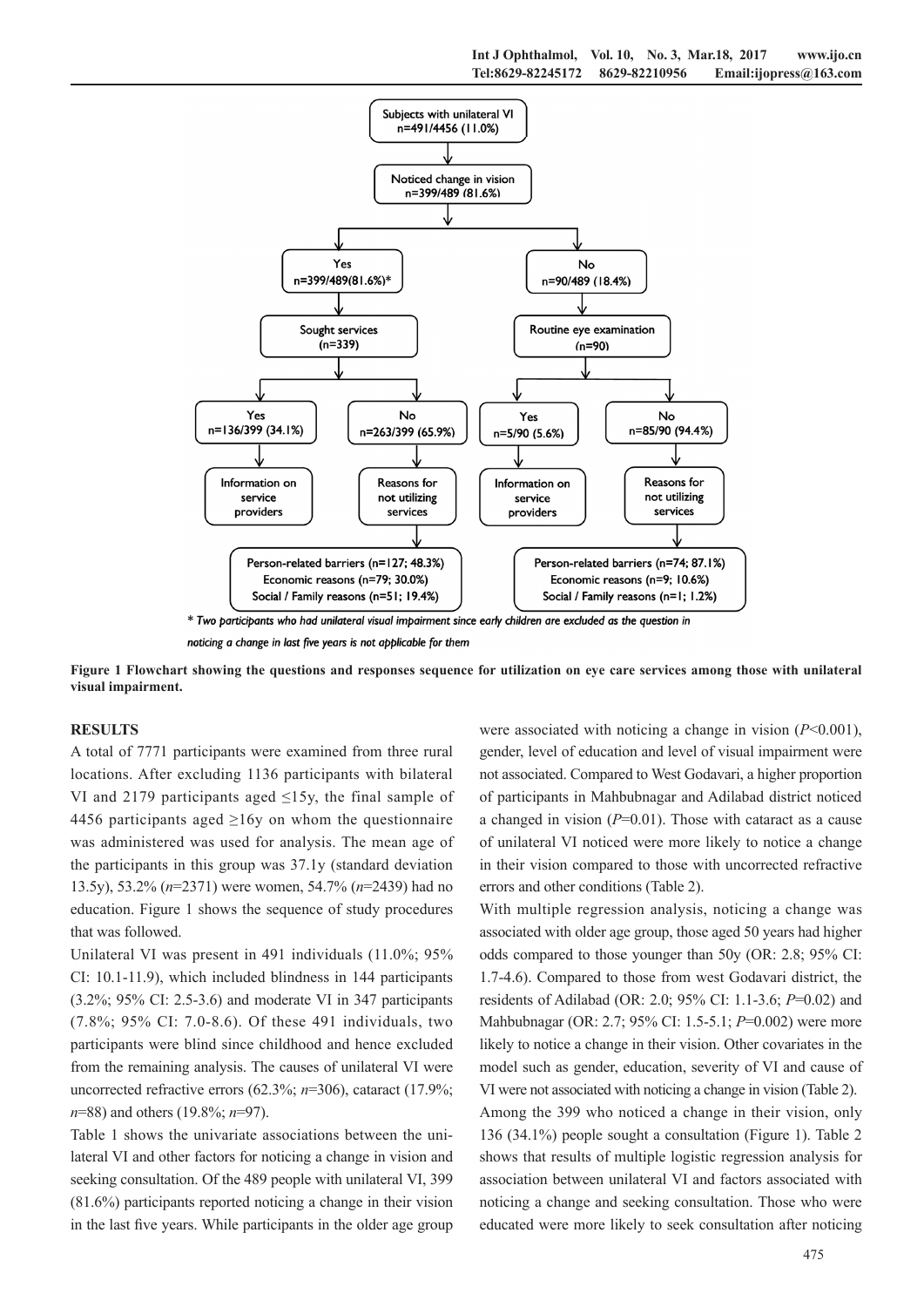#### **Utilization of eye care services among UVI**

| Table 1 Characteristics of the participants for noticing a change in their vision and for seeking consultation |  |                                                                                                                    |  |  |  |  |  |  |  |  |  |  |  |  |  |
|----------------------------------------------------------------------------------------------------------------|--|--------------------------------------------------------------------------------------------------------------------|--|--|--|--|--|--|--|--|--|--|--|--|--|
|                                                                                                                |  | $\mathbf{r}$ and $\mathbf{r}$ and $\mathbf{r}$ and $\mathbf{r}$ and $\mathbf{r}$ and $\mathbf{r}$ and $\mathbf{r}$ |  |  |  |  |  |  |  |  |  |  |  |  |  |

|                        | Total participants with unilateral VI | Noticed changed in vision $(n=399)^1$ |                  | Sought treatment $(n=136)$ |                  |  |
|------------------------|---------------------------------------|---------------------------------------|------------------|----------------------------|------------------|--|
| Characteristics        | $(n=491) n (%)^a$                     | $n (%)^b$                             | $\boldsymbol{P}$ | $n (%)^b$                  | $\boldsymbol{P}$ |  |
| Age groups (a)         |                                       |                                       | < 0.01           |                            | < 0.01           |  |
| < 50                   | 214(43.6)                             | 155(72.4)                             |                  | 50(32.3)                   |                  |  |
| $\geq 50$              | 277(56.4)                             | 244 (88.1)                            |                  | 86 (35.2)                  |                  |  |
| Gender                 |                                       |                                       | 0.60             |                            | 0.31             |  |
| M                      | 245 (49.9)                            | 196(80.0)                             |                  | 62(31.6)                   |                  |  |
| F                      | 246(50.1)                             | 203 (82.5)                            |                  | 74 (36.5)                  |                  |  |
| Education              |                                       |                                       | 0.27             |                            | 0.01             |  |
| No education           | 303(61.7)                             | 251 (82.8)                            |                  | 73(29.1)                   |                  |  |
| Any education          | 188 (38.3)                            | 148 (78.7)                            |                  | 63(42.6)                   |                  |  |
| Area                   |                                       |                                       | $0.01\,$         |                            | < 0.01           |  |
| West Godavari          | 186 (37.9)                            | 138 (74.2)                            |                  | 60(43.5)                   |                  |  |
| Adilabad               | 162(33.0)                             | 136(84.0)                             |                  | 47(34.6)                   |                  |  |
| Mahbubnagar            | 143(29.1)                             | 125(87.4)                             |                  | 29(23.2)                   |                  |  |
| Level of unilateral VI |                                       |                                       | 0.77             |                            | < 0.01           |  |
| Moderate VI            | 347 (70.7)                            | 282 (81.3)                            |                  | 70(24.8)                   |                  |  |
| <b>Blind</b>           | 144(29.3)                             | 117(81.3)                             |                  | 66 (56.4)                  |                  |  |
| Cause of VI            |                                       |                                       | $0.02\,$         |                            | < 0.01           |  |
| Refractive error       | 306(62.3)                             | 251 (82.0)                            |                  | 60(23.9)                   |                  |  |
| Cataract               | 88 (17.9)                             | 77 (87.5)                             |                  | 43(55.8)                   |                  |  |
| Others                 | 97(19.8)                              | 71(73.2)                              |                  | 33(46.5)                   |                  |  |
| Total                  | 491 (100.0)                           | 399 (81.3)                            |                  | 136(34.1)                  |                  |  |

<sup>1</sup>Two cases where the participants had unilateral visual impairment since childhood are excluded as the question on noticing a change in last five years was not applicable. "Column percentage (%) presented; "Row percentage (%) presented.

| Table 2 Effect of demographic variables, severity and causes of unilateral visual impairment on noticing and change in their |  |  |  |  |  |  |  |  |
|------------------------------------------------------------------------------------------------------------------------------|--|--|--|--|--|--|--|--|
| vision in last five years and on seeking consultation (multiple logistic regression analysis)                                |  |  |  |  |  |  |  |  |

|                        |            | Noticed changed in vision $(n=399)$ |                  | Sought consultation $(n=136)$ |             |                  |  |
|------------------------|------------|-------------------------------------|------------------|-------------------------------|-------------|------------------|--|
| Variables              | Odds ratio | 95% CI                              | $\boldsymbol{P}$ | Odds ratio                    | 95% CI      | $\boldsymbol{P}$ |  |
| Age groups (a)         |            |                                     |                  |                               |             |                  |  |
| $<$ 50                 | 1.0        |                                     |                  | 1.0                           |             |                  |  |
| $\geq 50$              | 2.8        | $1.7 - 4.6$                         | < 0.001          | 1.1                           | $0.7 - 1.7$ | 0.802            |  |
| Gender                 |            |                                     |                  |                               |             |                  |  |
| M                      | 1.0        |                                     |                  | 1.0                           |             |                  |  |
| $\mathbf F$            | 1.2        | $0.7 - 2.0$                         | 0.498            | 1.6                           | $1.0 - 2.5$ | 0.07             |  |
| Education              |            |                                     |                  |                               |             |                  |  |
| No education           | 1.0        |                                     |                  | 1.0                           |             |                  |  |
| Any education          | 0.9        | $0.6 - 1.6$                         | 0.783            | 1.9                           | $1.1 - 3.2$ | 0.013            |  |
| Area                   |            |                                     |                  |                               |             |                  |  |
| West Godavari          | 1.0        |                                     |                  | 1.0                           |             |                  |  |
| Adilabad               | 2.0        | $1.1 - 3.5$                         | 0.02             | 0.7                           | $0.4 - 1.1$ | 0.139            |  |
| Mahbubnagar            | 2.7        | $1.5 - 5.1$                         | 0.002            | 0.4                           | $0.2 - 0.7$ | 0.001            |  |
| Level of unilateral VI |            |                                     |                  |                               |             |                  |  |
| Moderate VI            |            |                                     |                  | 1.0                           |             |                  |  |
| Blind                  | 1.1        | 0.5                                 | 0.832            | 2.7                           | $1.4 - 5.2$ | 0.002            |  |
| Cause of VI            |            |                                     |                  |                               |             |                  |  |
| Refractive error       | 1.0        |                                     |                  | 1.0                           |             |                  |  |
| Cataract               | 1.5        | $0.6 - 3.8$                         | 0.355            | 2.1                           | $1.0 - 4.3$ | 0.043            |  |
| Others                 | 0.6        | $0.3 - 1.3$                         | 0.232            | 1.7                           | $0.8 - 3.4$ | 0.151            |  |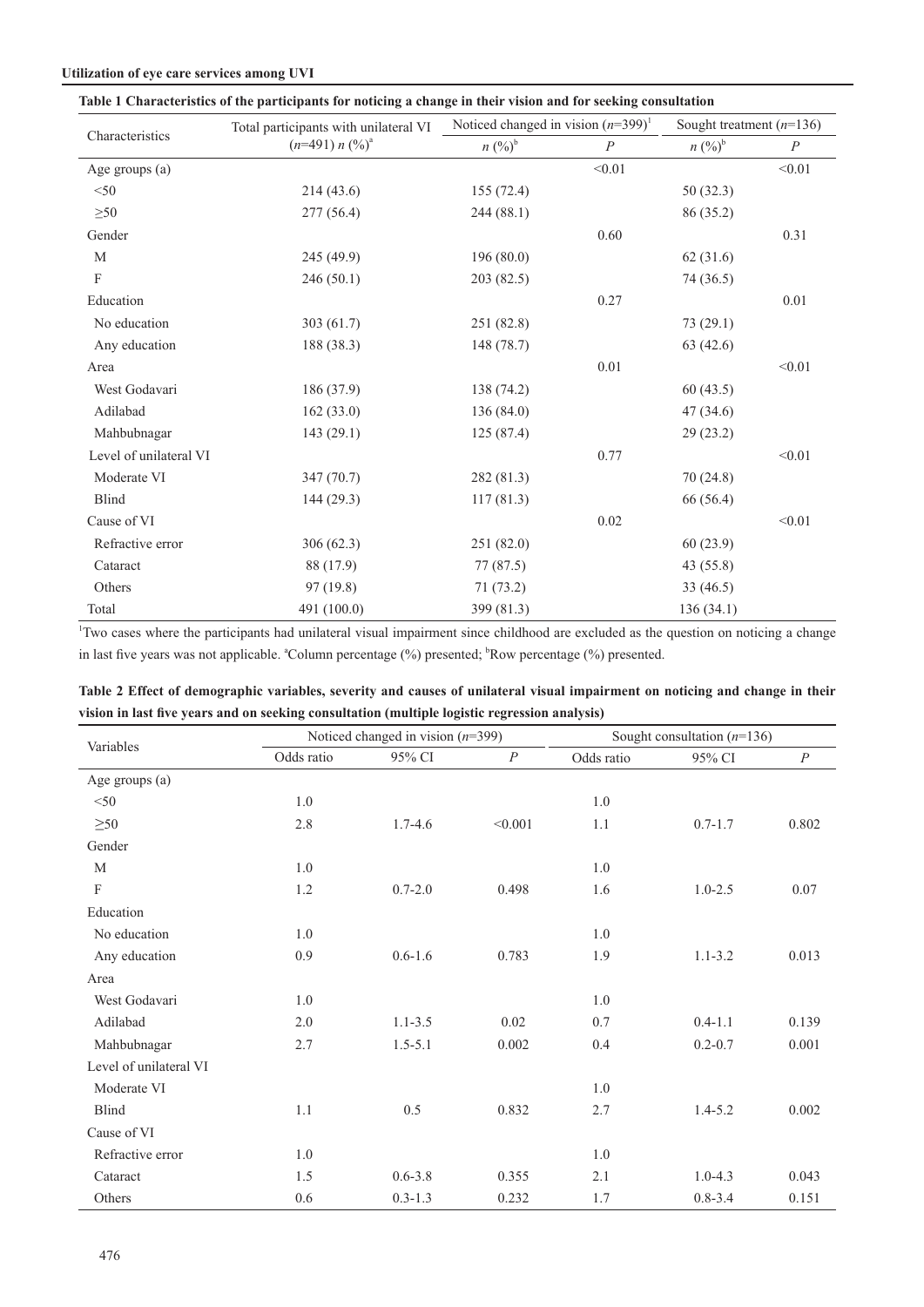| Table 3 Reasons for not utilizing eye care services despite noticing a change in their vision in the last five years |                                                                                              |          |        |               |  |  |  |  |
|----------------------------------------------------------------------------------------------------------------------|----------------------------------------------------------------------------------------------|----------|--------|---------------|--|--|--|--|
| No.                                                                                                                  | Reason                                                                                       | Category | Number | $\frac{0}{0}$ |  |  |  |  |
| $\perp$                                                                                                              | Do not have money to pay for the checkup                                                     | Economic | 79     | 30.7          |  |  |  |  |
| 2                                                                                                                    | Do not have a serious problem                                                                | Personal | 77     | 30.0          |  |  |  |  |
| 3                                                                                                                    | Family/harvest/Business obligations                                                          | Social   | 40     | 15.6          |  |  |  |  |
| 4                                                                                                                    | Able to see adequately                                                                       | Personal | 15     | 5.8           |  |  |  |  |
| 5                                                                                                                    | Eye disease/decrease in vision natural with old age                                          | Personal | 9      | 3.5           |  |  |  |  |
| 6                                                                                                                    | Eye checkup not a priority due to other medical problems                                     | Personal | 9      | 3.5           |  |  |  |  |
|                                                                                                                      | Afraid that seeing someone for eye checkup will reveal vision loss and therefore cause worry | Personal | 7      | 2.7           |  |  |  |  |
| 8                                                                                                                    | No one willing to escort for eye checkup                                                     | Social   | 7      | 2.7           |  |  |  |  |
| 9                                                                                                                    | Dominant person in the family do not feel the need to seek healthcare                        | Social   | 4      | 1.6           |  |  |  |  |
| 10                                                                                                                   | Would like eye checkup but other medical problems prevent me from going                      | Personal | 4      | 1.6           |  |  |  |  |
| 11                                                                                                                   | Have to travel for eye checkup                                                               | Personal | 3      | 1.2           |  |  |  |  |
| 12                                                                                                                   | Don't know where to go for eye checkup                                                       | Personal | 2      | 0.8           |  |  |  |  |
| 13                                                                                                                   | Do not feel comfortable with eye doctor/general medical practioners I have access to         | Personal |        | 0.4           |  |  |  |  |
| Total                                                                                                                |                                                                                              |          | 257    | 100           |  |  |  |  |

a change in their vision compared those without any education (OR: 1.9; 95% CI: 1.1-3.2; *P*=0.013). The participants belonging to Mahbubnagar district had lower odds of seeking consultation compared to their counterparts in West Godavari district (0.4; 95% CI:0.2-0.7; *P*=0.001), those from Adilabad district also had lower odds but it did not reach the statistical significance. Those who were blind (OR: 2.7; 95% CI: 1.4-5.2; *P*=0.002) and those who had cataract as a cause of VI were more likely to seek consultation (OR: 2.1; 95% CI: 1.0-4.3; *P*=0.043) but not significant for noticing a change (Table 2).

Among 339/489 (65.9%) people who did not seek consultation despite noticing a change in their vision, "do not have a serious problem" and "do not have money for eye checkup" were the most commonly reported reasons for not seeking services. These accounted for 60.7% (*n*=156) of the responses and this was followed by "other family/harvest/business obligations" in 15.6% (*n*=40) participants. The responses were not available from 6 (2.3%) participants (Table 3). The persons-related barriers (*n*=127; 49.4%) were more common followed by economic reasons (*n*=79; 30.7%) and social/family reasons (*n*=51; 19.8%).

In total, 90/489 participants did not notice a change in their vision. Of these, only 5/90 (5.6%) participants had a routine eye exam with an ophthalmologist. Among the remaining 85 participants, 65 (76.5%) participants reported that they were able see adequately, 9 (10.6%) participants responded that they did not consider that they had a serious problem and the other 9 (10.6%) responded that they had no money for eye checkup.

### **DISCUSSION**

We reported on utilization of eve care services among those with unilateral VI in three rural areas in the state of Andhra Pradesh from a large cross sectional study with a representative sample. Barriers for the uptake of eye care services in older people were also reported by other researchers but most of the

literature on this subject was limited to those with bilateral VI or focused on cataract and cataract surgeries and conducted in older age groups<sup>[6-8,10,16,21-22,26-31]</sup>. These studies reveal either "lack of felt need" or financial issues as the important reasons for not utilizing the eye care services<sup>[6-8,16,27-31]</sup>. Studies also reported on changing trends in barriers for utilization of eye care services<sup>[8,32]</sup>.

In our study, a large number of people with unilateral VI noticed a change in their vision in the last five years but only a third of them visited an eye care provider for a consultation. This is similar to that reported for those with bilateral VI from the same study<sup>[22]</sup>. About 34% of those who noticed a change in their vision sought a consultation in this study compared to 30% of those who had bilateral VI as reported earlier<sup>[22]</sup>. We found that those who were older were more likely to notice a change in their vision however seeking a consultation was similar across the age groups. We did not find any association between gender with both noticing a change in vision and seeking a consultation. Only about a third of those who noticed a change sought consultation. This finding was similar to that reported among those with bilateral  $VI^{[22]}$ . We found no association between the education and noticing a change in vision but those who had any education were more likely to seek a consultation. This can be attributed to more awareness, access to eye care services, affordability and informed decision making due to their better education. We found a lower prevalence of unilateral VI among those belonging to the poorer regions of the state (Mahbubnagar and Adilabad) compared to the relatively well-off West Godavari district. Both Mabubnagar and Adilabad are designated as backward districts and are being funded backward regions grant fund from Government of India (http://panchayat.nic.in/brgf/; accessed  $8<sup>th</sup>$  July 2016). Though a very high proportion of people noticed a change in their vision in these two poor areas,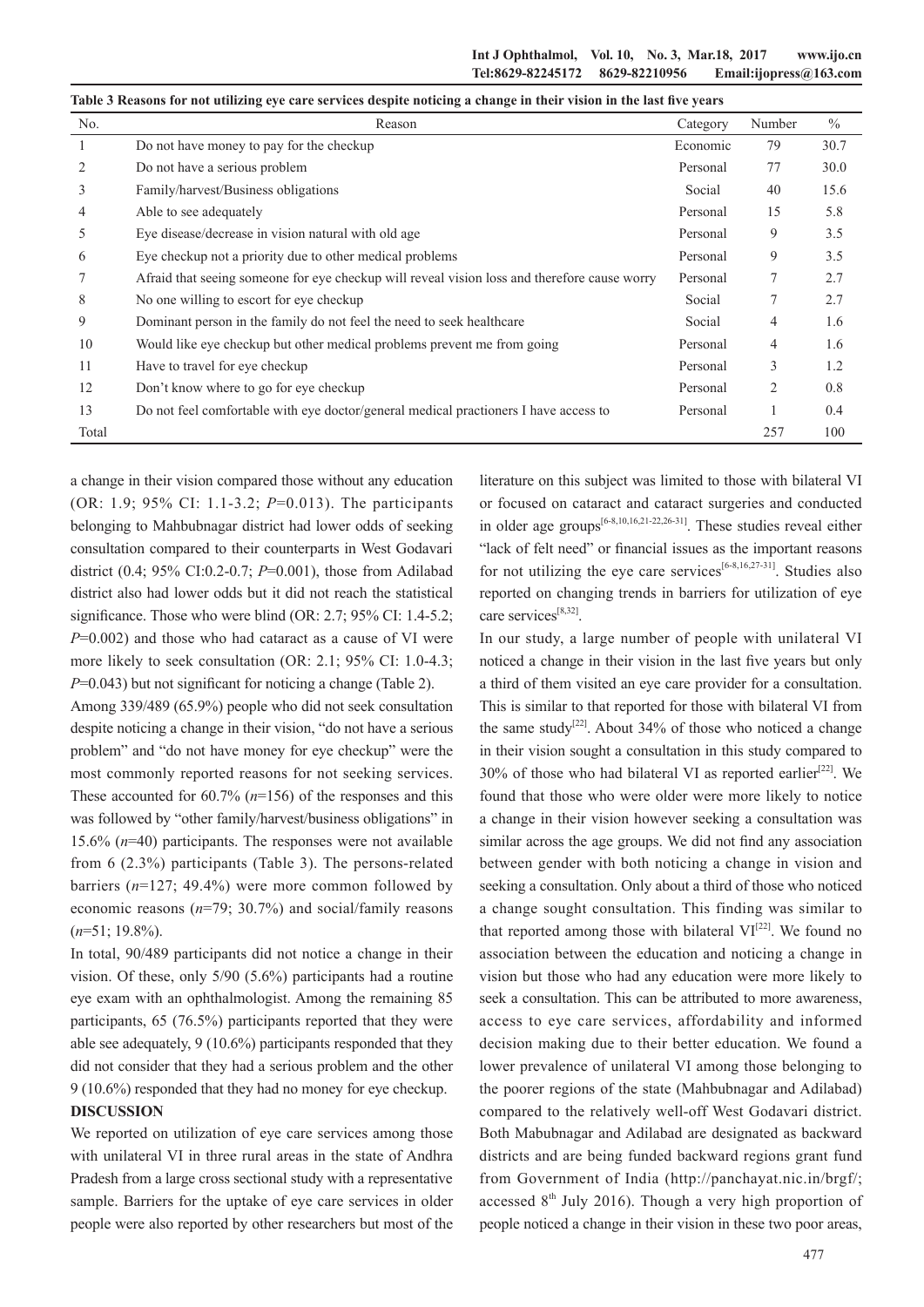a smaller proportion of them sought consultation compared to those in West Godavari district. This could partly be explained by the difference in socio-economic situations and awareness levels between the regions.

Severity of VI was not associated with noticing a change in their vision, this is probably because of good vision in the other eye. However, after noticing a change in vision, those with unilateral blindness were more likely to seek eye care compared to those with moderate VI. It is possible that once vision deteriorates to a certain level even in one eye, people tend to seek consultation as starts affecting their daily chores. Those with cataract were more likely to seek consultation when compared to uncorrected refractive errors and other conditions which is suggestive of the nature of VI caused due to cataract is more disabling than that of uncorrected refractive errors<sup>[33-34]</sup>. Previous studies have also shown that quality of life and visual functions are severely affected by cataract compared to that of uncorrected refractive errors<sup>[33-34]</sup>. Even though uncorrected refractive errors disable people from doing their daily tasks, acceptance of spectacles in rural population is not well understood. It is also possible that cataract being more visible compared to uncorrected refractive errors, social and family pressure may result in comparatively higher utilization of services.

Similar to several studies that reported economic reasons, both direct and indirect expenses limit the uptake of services, we also found that this was an important issue in our study population[9-10]. This underlines the importance of unilateral VI and program planners need to consider the burden of unilateral VI in addition to bilateral VI in planning eye care services. "Do not have a serious problem" was another frequently reported reason, almost as common as economic reasons which describes the attitude and eye health seeking behavior of the rural populations.

When we categorized the reasons into personal, economic and social/family related, we found a predominance of personal reasons compared to the other two reasons. Most of the personal reasons are related to "self-perception" and influencing an attitudinal change is a challenge to the service providers. Economic reasons were also important reasons for not seeking eye care services. Though we categorized the reasons in three categories, personal, economic and social/ family related, these reasons are likely to be interdependent and interlinked and hence cannot be seen in isolation<sup>[21]</sup>.

The practice of routine eye examination seems to be virtually absent in these rural populations. Even after noticing a change in vision only a third sought consultation. This calls for wider public health strategies to bring about an attitudinal change in eye health seeking behavior of the people. With emerging diseases such as diabetic retinopathy and glaucoma, routine eye examination has become far more relevant now than ever before for early detection and management to prevent irreversible visual impairment.

While we had a large, randomly chosen representative sample with a good response rate that lends to the generalizability of our results, the data dates back to over a decade and considerable changes may have occurred since then. The follow-up study (APEDS III) which is in underway will be able to provide the trends for which this paper would serve as a baseline<sup>[19]</sup>. The urban area was not reported as the APEDS III is restricted to rural areas only and was not possible in urban area due to significant infrastructural changes in the recent years.

In conclusion, we have explored a less researched but important area (unilateral VI) in eye care which has implications in eye care service delivery planning in rural communities. Systematic in-depth interviews by well trained and experienced field investigators, comprehensive ocular health assessment and a large population-based sample representative of the rural Andhra Pradesh renders our findings to be extrapolated to the larger rural populations. Equipped with population-based epidemiological data on unilateral and bilateral VI will enable program planners to work on strategies to achieve the goal of global VISION 2020 initiative in line with "The Universal Eye Health: The Global Action Plan 2014-2019".

#### **ACKNOWLEDGEMENTS**

The authors acknowledge the contributions of Dr. Lalit Dandona and Dr. Rakhi Dandona who conducted the detailed study and Prof. Hugh R. Taylor and Dr. Catherine A. McCarty for their guidance in the study design. The authors thank the participants of APEDS for their participation in the study. The authors also thank the entire APEDS team Dr. Kovai Vilas and Mr. Mudigonda N. Prasad for their involvement in data collection in the field. Dr. Sreedevi Yadavalli is acknowledged for her language inputs on earlier versions of the manuscript.

**Fundation:** Supported by Hyderabad Eye Research Foundation, India and Christoffel-Blindenmission (CBM), Bensheim, Germany.

**Conflicts of Interest: Marmamula S**, None; **Giridhar P**, None; **Khanna RC**, None.

#### **REFERENCES**

1 Dandona L, Dandona R, Srinivas M, Giridhar P, Vilas K, Prasad MN, John RK, McCarty CA, Rao GN. Blindness in the Indian state of Andhra Pradesh. *Invest Ophthalmol Vis Sci* 2001;42(5):908-916.

2 Dandona R, Dandona L, Srinivas M, Giridhar P, Prasad MN, Vilas K, McCarty CA, Rao GN. Moderate visual impairment in India: the Andhra Pradesh Eye Disease Study. *Br J Ophthalmol* 2002;86(4):373-377.

3 Chia EM, Mitchell P, Rochtchina E, Foran S, Wang JJ. Unilateral visual impairment and health related quality of life: the Blue Mountains Eye Study. *Br J Ophthalmol* 2003;87(4):392-395.

4 Tan AC, Tay WT, Zheng YF, Tan AG, Wang JJ, Mitchell P, Wong TY, Lamoureux EL. The impact of bilateral or unilateral cataract surgery